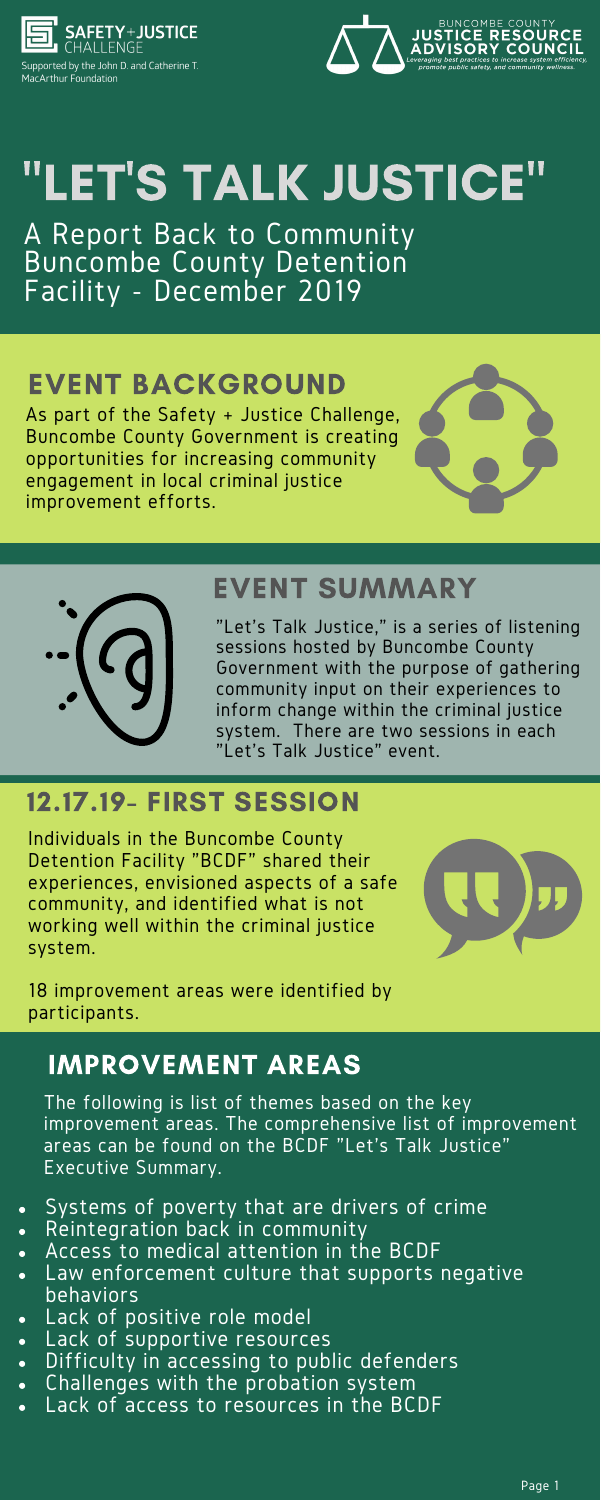

Supported by the John D. and Catherine T. MacArthur Foundation



# "LET'S TALK JUSTICE"

## A Report Back to Community Buncombe County Detention Facility December 2019



## 12.18.19 SECOND SESSION | TOP 3 PRIORITIES

FOR MORE INFORMATION VISIT:

buncombecounty.org/SJC

# SOLUTIONS



## NEXT STEPS

Input received from community at "Let's Talk Justice" is being shared with other members of workgroups and the Buncombe County Justice Resource Advisory Council. These groups include members of local law enforcement, elected officials (e.g. Sheriff, Judges, District Attorney), defense attorneys, and Buncombe County Government leadership.

- Increase public defense representation
- Improve medical care access in the jail
- Increase community centers, programs, and resources in the community

The information shared at the Buncombe County Detention Facility will be communicated to other communities in an effort to discuss important changes within the local criminal justice system.

Asheville Middle School, 2/6/2020 & 2/13/2020

### UPCOMING "LET'S TALK JUSTICE" EVENTS:

Individuals participated in a discussion of regarding the identified problems from the previous session and processed the contributing causes. Participants narrowed down the 18 items to 3 top priorities.



- Improve communication to defense attorneys and opportunities for regular scheduled video conferencing
- Opportunities to connect with medical and mental health resources
- Community resources to improve services to demonstrate commitment to programs are important and the need for

people in the community to value programs, community centers, and resources.

The solutions developed for the top three priorities were: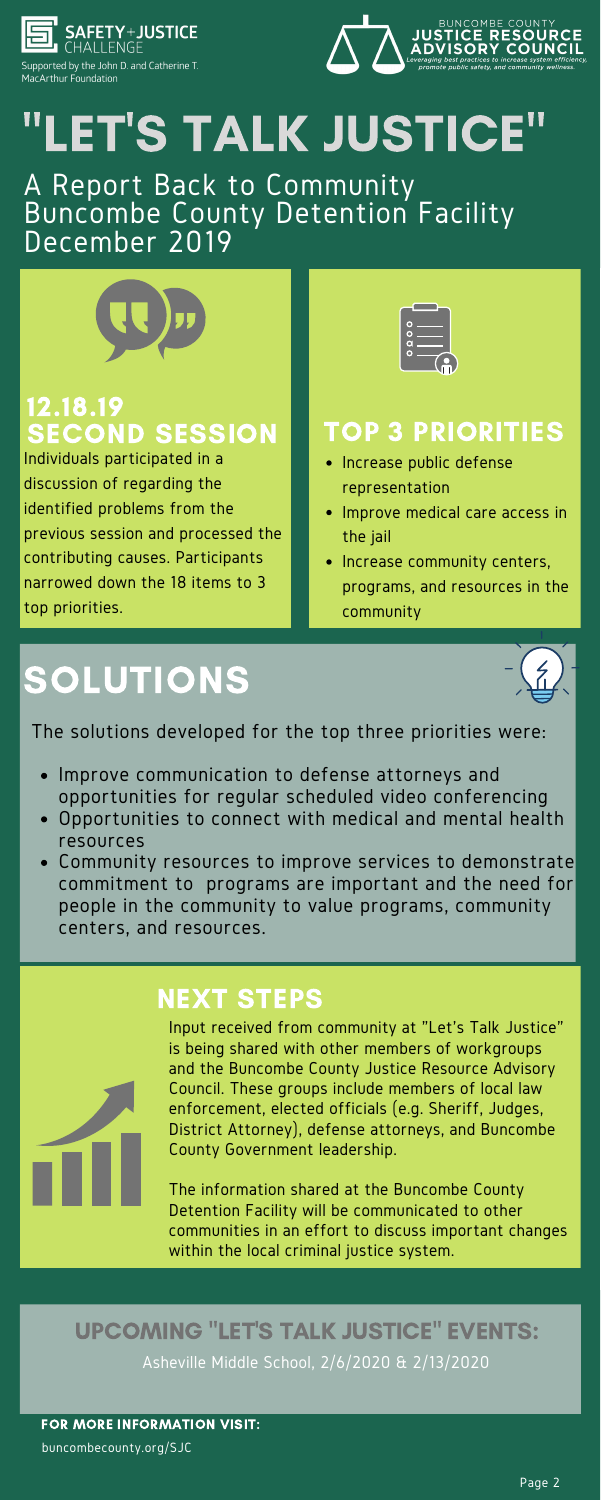



Buncombe County Detention Facility December 17 & 18, 2019

**Introduction:** In December 2019, the Community Engagement Working Group from the Buncombe County Safety and Justice Challenge Grant conducted two "Let's Talk Justice" Listening Sessions at the Buncombe County Detention Center. Here is a summary of what we heard and how we plan to carry it forward.

#### **Session I on December 17th Sharing our Experiences, Identifying Visions & Problems:**

The facilitation team gave a brief summary of the Safety and Justice Challenge Grant and the 7 strategies that are in place to work on improving the justice system and reducing the jail population in ways that support equity, justice and community safety.

**Storytelling:** Detention community members shared their stories of encounters with the criminal justice system and how it operates.

**Safe Community Envisioning**: Community members shared what they believe makes a community a safe place to live and then identified positive things in the criminal justice system that they currently see occurring.

**Learning and Improving:** Community members then discussed the negative things in the criminal justice system that have kept the community from being safe. They identified aspects of the criminal justice system that are not working well and need to change. This included additional storytelling from personal experiences and observations. The list of identified problems or areas for improvement included the following:

- 1. Getting involved or being involved with families and communities where using drugs and crimes was "the norm".
- 2. Getting "caught in a cycle" with charges and the bond system, court fees and fines.
- 3. Difficulty getting jobs, pressure to make money.
- 4. Lack of access to substance use treatment in the community and while incarcerated.
- 5. Lack of positive role models, and a lot of negative role models.
- 6. Not many Community Centers (Boys & Girls Club) Not knowing what programs and resources are available.
- 7. Problems with the probation system (changes in probation officers, quick to violate even when violations are related to substance use challenges/addiction)
- 8. Lack of access to support, rehabilitation, and reintegration programs after release, need for jobs/resources.
- 9. Problems with public defense representation (lawyers disappearing, not knowing names /cases, no legal advocacy), not having access to quality legal representation if you don't have money. Public defenders having too many cases.
- 10. Accept plea deals because can't discuss case easily with lawyer, which can result in more time.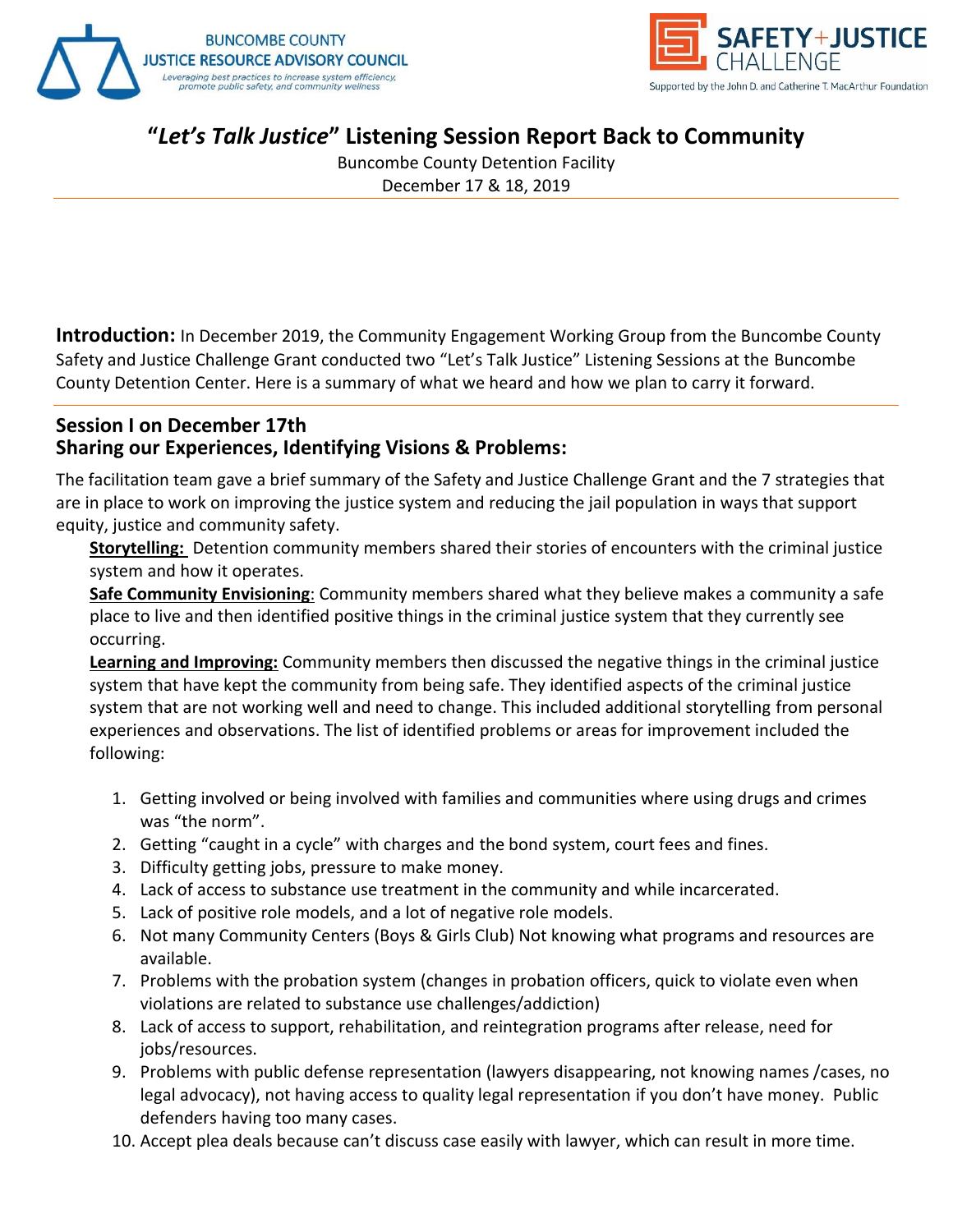



Buncombe County Detention Facility

December 17 & 18, 2019

- 11. Problems with not knowing what resources are available in the jail, or how to access them. Need for jail orientation. Difficulty getting into programs when the same participants signup for the programs each week.
- 12. Problems with the Kiosk system, Kiosk not available due to lack of free time and use of Kiosk by others, or Kiosk not working.
- 13. Problems of not having basic resources (enough food, hygiene, medical care) if indigent and don't have funds for commissary.
- 14. Medical care hard to access, poor quality, expensive (cost too much, takes too long, not getting necessary meds); Nurse comes while at work, then don't get meds. But if you miss work, they'll reclassify you.
- 15. If going to have programs, make sure there are enough volunteers.
- 16. Our issues in the jail are community issues; "it all impacts how we reenter our community"
- 17. No accountability for the system, the Correction Officers Need for consistency of treatment.
- 18. In Community and in Jail need for level-headed people we can talk with (regular groups) or call in crisis/emergency (not Police).

#### **Session II on December 18th Prioritizing Problems, Generating Solutions, and Prioritizing Critical Solutions for Action:**

The facilitation team reviewed with the Detention community members the previous day session, the Safety and Justice Strategies, and the identified problems that call out for solutions. After discussing the identified problems further, the participants were given an opportunity to "vote" using color stickers for the three highest priority problems to be addressed. The top three priority problems became a basis for deeper exploration for root causes and generating solutions.

Note: The Detention community members linked all of the eighteen problems identified with the prioritized problems selected.

**Prioritize Problems:** The three identified problems receiving the highest priority from the Detention community members were:

- *1. Problems with Public Defense Representation*
- *2. Medical Care hard to access\**
- *3. Not enough Community Centers, Programs, and Resources\**

*\*These two were tied with the number of votes*

**Dig Deep for Root Problems:** For each of these three problem areas we kept asking Why? Why? Why? Digging deeper and deeper to discover the root problems that need to be addressed.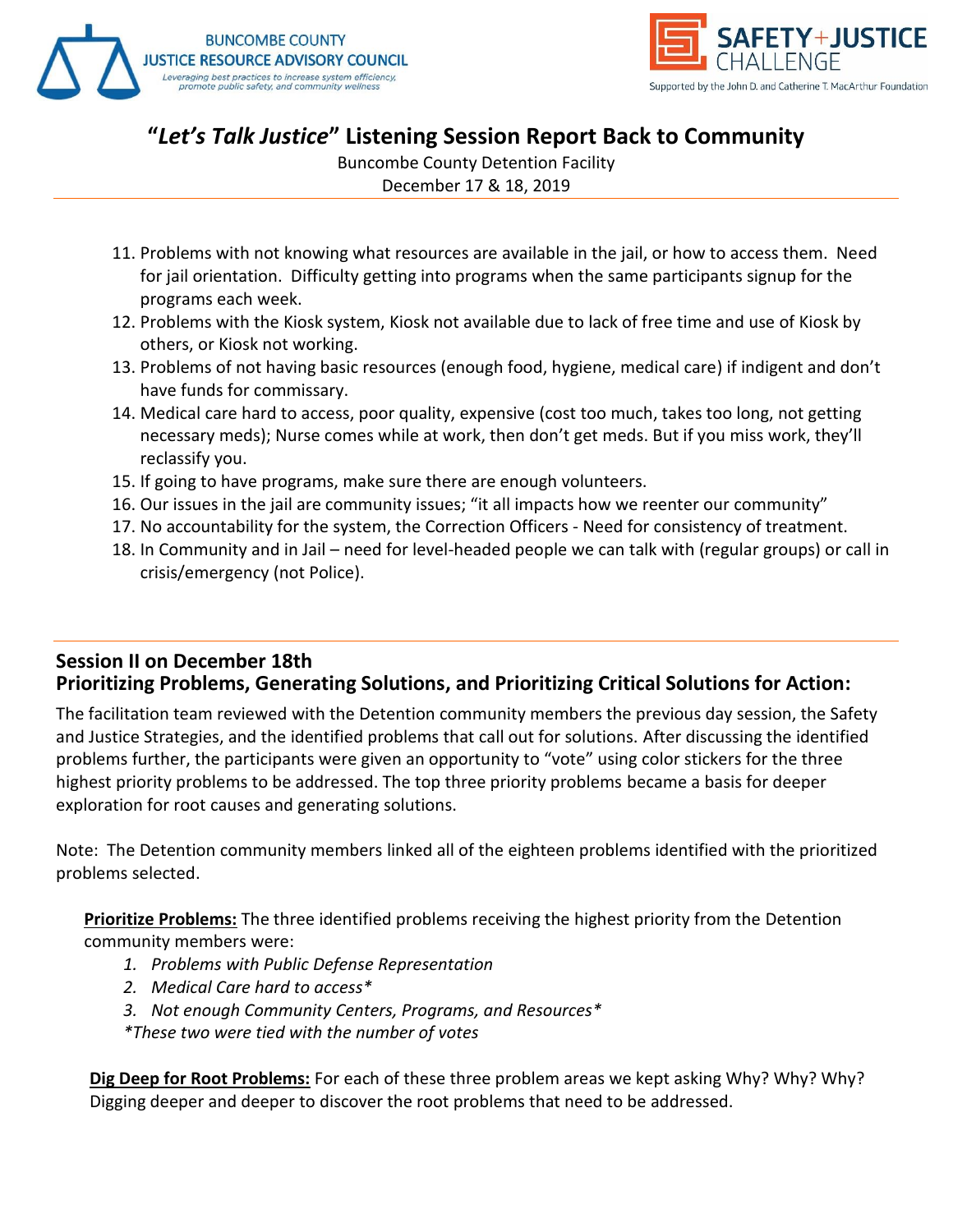



Buncombe County Detention Facility

December 17 & 18, 2019

**Generate Solutions:** We brainstormed as many solutions as possible for these three top priority problems that had been identified.

**Prioritize Solutions and Rate them for Easy (E) or Hard (H) to implement:** The top three solutions were the following:

- *1. Direct Line to Defense Attorneys and Regular FaceTime Lower case load, allow them time to spend more time on each case; Better communication with lawyer, know what's going on with your case; More Public Defenders; Meet with Public Defender in person – early on (in court or 1st day); Need a direct line to public defenders without collect call cost*
- *2. Direct Line to Medical and Mental Health Resources Increase resources for this; Full-time doctor on site 24 hours; Being able to access kiosk to sign up for sick call any time of day-separate medial kiosk; Reduce cost of sick call and/or change cost for different types of call; Partner with local hospitals, resources for medical care; Nurse who walks the floor for themselves 2 times a day to check for themselves on folks (already there to give meds.) Accountability for C/O.'s to report 1 or 2 times a day; Access to mental health more than 1 day per week; Direct Line to Mental Health Resources*
	- *a. Having access to support (resume building, computer/internet access, job coaches, mentors)*
	- *b. Reducing stigma of Criminal Justice involvement among employers*
	- *c. Transportation*
- *3. Need for people with resources to give back and commit that these programs are important and people in community to value these programs, community centers, and resources.*
	- *a. Positive opportunities for personal and professional growth for adults in the community*
	- *b. Supporting adults in being role models*

**Next Steps:** The information provided by Buncombe County Detention participants is already being communicated to the working groups of the 7 strategies for the Safety and Justice Grant, and the key summaries and recommendations are being sent to the Buncombe County Justice Resource Advisory Council. As additional Listening Sessions of "Let's Talk Justice" are held throughout the county, the Detention Center information will be added to other communities to reinforce the push for important changes.

#### **More Information Available Online:**

Safety and Justice Challenge Grant and Strategies: [https://www.buncombecounty.org/law](https://www.buncombecounty.org/law-safety/community-initiatives/safety-justice-challenge.aspx)[safety/community-initiatives/safety-justice-challenge.aspx](https://www.buncombecounty.org/law-safety/community-initiatives/safety-justice-challenge.aspx)

Buncombe County Justice Resource Center: